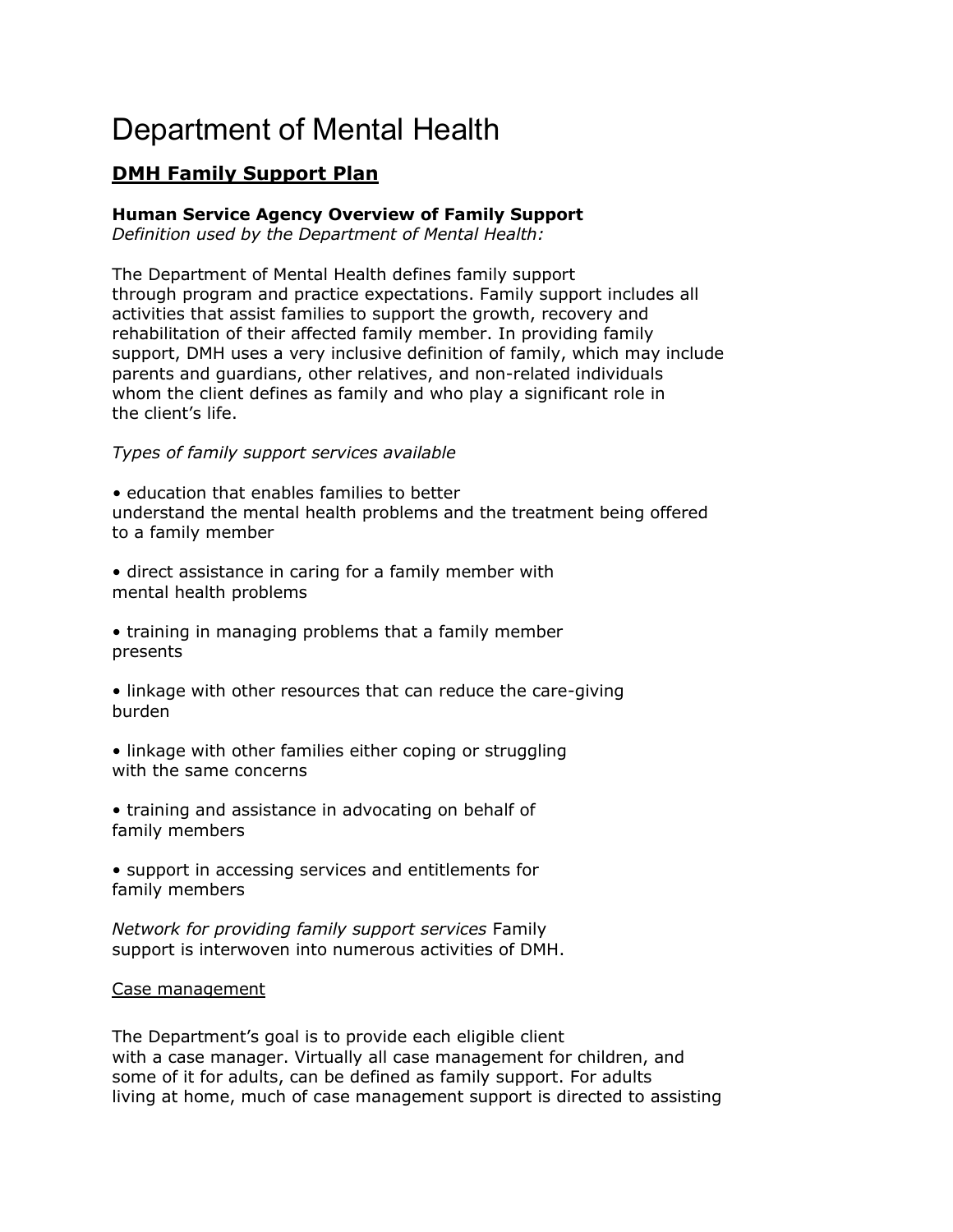the family. Even if the adult is living out-of-home, case manager's work with the adult's family so long as the adult has given consent. Case Managers for children, adolescents, and adults help families think through the effects of the client's mental health problems on their lives, identify the strengths and resources they have available, and identify those who can best support the client's recovery and growth. Case managers link families with assistance for themselves as well as for the client as part of the service planning process, and are the people families turn to for help in case of crises and unexpected events. Case managers authorize the provision of services which directly support the family's care-giving capacity, help families get benefits for the client, and assist families in advocating with other entities for services and supports.

#### Contracted family support services

DMH contracts with providers in each of its sites for Individual and Family Flexible Support Services for children authorized by DMH to receive such services. Services to families provided under these contracts may include consultation on advocacy strategies to assist the family in securing services from schools and other entities, teaching behavior management skills, and access to respite care, parent aide services, homemaker, and chore services. The contracts include money for purchasing individualized services to address unique challenges that families face.

DMH funds parent partners as part of the joint DSS-DMH Collaborative Assessment Program (CAP). Families going through CAP, an assessment and crisis stabilization process for children at risk ofout-of-home placement, are offered parent partners. These are parents who have raised children with mental health problems and can assist CAP parents in figuring out their needs and how to get them met.

Parent support is also available to all parents of children and adolescents with behavioral, emotional or mental health problems, whether or not their child is a DMH client. DMH funds at least one parent coordinator position in each of its six Areas. Parent coordinators facilitate parent support groups that offer emotional support, provide education about mental health problems and state of the art treatment, teach advocacy strategies, and serve as a self-help venue for parents. For families of adults, NAMI's *Family-to-Family* provides structured support groups, and in addition, while not funded by DMH, NAMI has 27 affiliates who hold regular support and information meetings across the state.

DMH funded adult services also provide support to the families of adult clients, provided the adult client has given consent. Family support is provided for both clients living at home and those who are not. Services that involve families and spouses of mentally ill adults include: the Program of Assertive Community Treatment (PACT) which makes intensive supports for the adult and his family available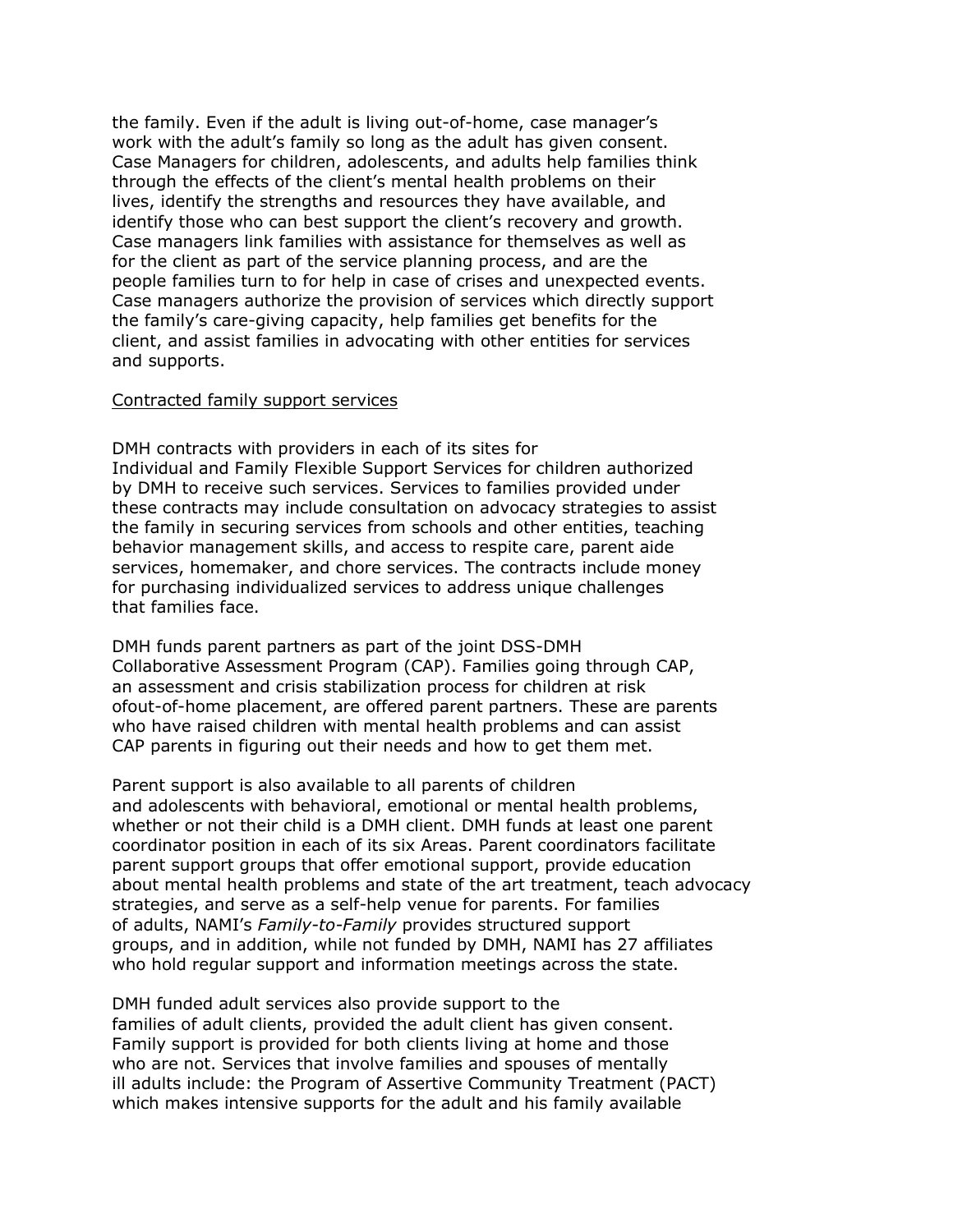24 hours a day; Community Rehabilitative Support activities; and supported housing services, particularly in cases where a client resides at his family home and receives residential and rehabilitative support there. In these programs staff not only provide direct service to the client, but provide and coordination, referral, and support services to household members and help them achieve a realistic understanding of the nature of mental illness, its treatment and its prognosis.

DMH provides funding to the Massachusetts Chapter of the National Alliance for the Mentally 111 (NAMI-Mass) and the Parent Professional Advocacy League (PAL) for educational programs for families. NAMI offers *Family-to-Family,* a free, 12 week psycho-educational course designed for family members of older adolescents and adults This course helps families learn essential skills and information relevant to caring for a family member with major mental illness. Trained family member volunteers teach the courses. NAMI and PAL jointly offer *Visions/or Tomorrow,* a similarly structured 8-10 week course to help parents and other primary caregivers of children and adolescents. These programs are open to all families in the community who care for people with mental health problems, and are offered in both Spanish and English.

# *Process used to get input on the plan from families of individuals who. receive DMH-funded services*

• DMH Area and Site boards regularly participate in needs assessments and program planning. A draft of the family support plan was distributed to the citizen advisory boards in the six Areas and 29 Sites. In those Areas and Sites in which there are separate child/adolescent committees, DMH solicited feedback from families of children and adolescents.

• DMH discussed the plan and distributed the draft to the Commissioner's Statewide Advisory Council.

• DMH discussed the plan and distributed a draft to the Board of Directors of the Parent Professional Advocacy League (PAL), an organization whose board membership includes parents and guardians of children under 18 and parents of young adults.

• The draft plan was distributed to DMH-funded parent coordinators and presented to parents in family support groups.

• The draft plan was reviewed by the Massachusetts Chapter of National Alliance of the Mentally 111.

• DMH discussed the draft plan with the executive of Adoptive Families Together, an organization providing support groups for parents of adoptees with behavioral problems.

• The draft plan was reviewed by the Massachusetts Association for Mental Health, a citizen advocacy organization.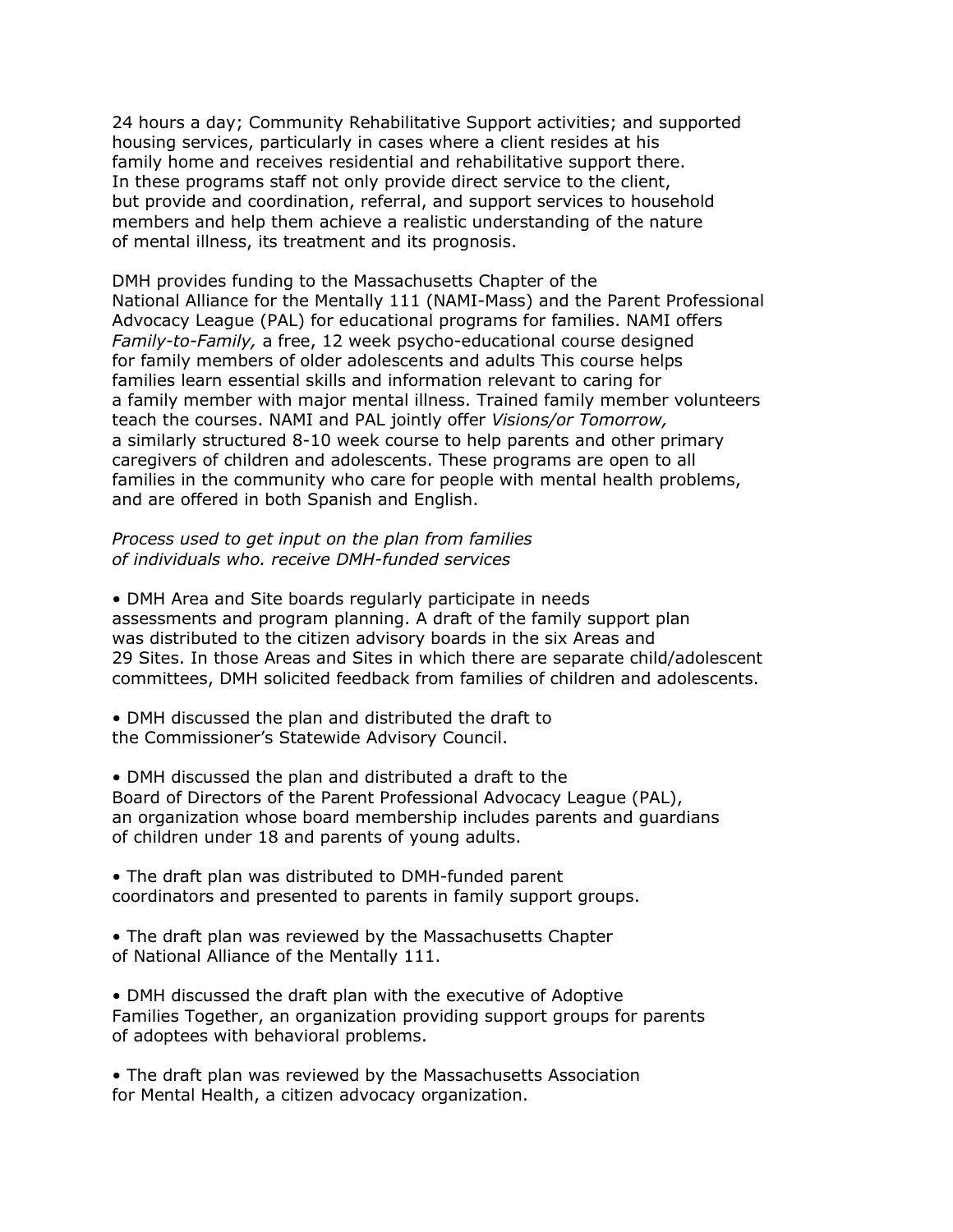• The committee addressing supports for parents with mental illness who are raising children discussed the draft plan.

The initiatives discussed below to address inadequacies in family supports are a response to the input given by families through the ongoing DMH processes of constituent involvement in program development. Parents and family members have been involved in both the design and implementation phase of these initiatives. Specific levels of involvement are identified below as part of the discussion of the activity.

#### **The Plan I. Family Empowerment**

## **Current Initiatives**

Family members are represented on the Commissioner's Statewide Advisory Council. Parents of both adult and child mental health consumers are also key members of the State Mental Health Planning Council. The Council must review and approve the annual State Mental Health Plan and the Implementation Report that Massachusetts must submit in order to receive federal funds through the community mental health services block grant. Parents are also represented on the statewide Professional Advisory Committee on Children's Mental Health, an informal group that has been in existence for 25 years and that advocates at the state level on issues related to the mental health of children and adolescents.

The Area and Site-based structure of DMH also promotes Family Empowerment. Family members are represented on Site and Area Boards that advise on local program development, and regulations, statutes and policies. Family members participate in the service procurement process through participating on proposal review committees that provide recommendations to the Department about contract awards.

DMH partially funds the statewide organization of PAL,

which is responsible for making sure that the voices of parents and family members of children with mental health problems are represented in all policy and program development forums both within DMH and in other agency and interagency forums. PAL provides training to the network of 33 parent coordinators and parent partners to enhance their advocacy skills. PAL maintains regular communication with each of the local support groups and, through them, solicits input on proposed changes to state and federal laws and regulations and program designs that affect children with mental health problems. PAL provides feedback to DMH staff about problems that parents are experiencing in regard to service access and quality based on information from support groups, problems presented to the Parent Resource Network Hotline, and studies that it conducts. A DMH staff member serves as an ex-officio member of the PAL board and attends the monthly meetings of the parent network to hear concerns directly and solicit parental feedback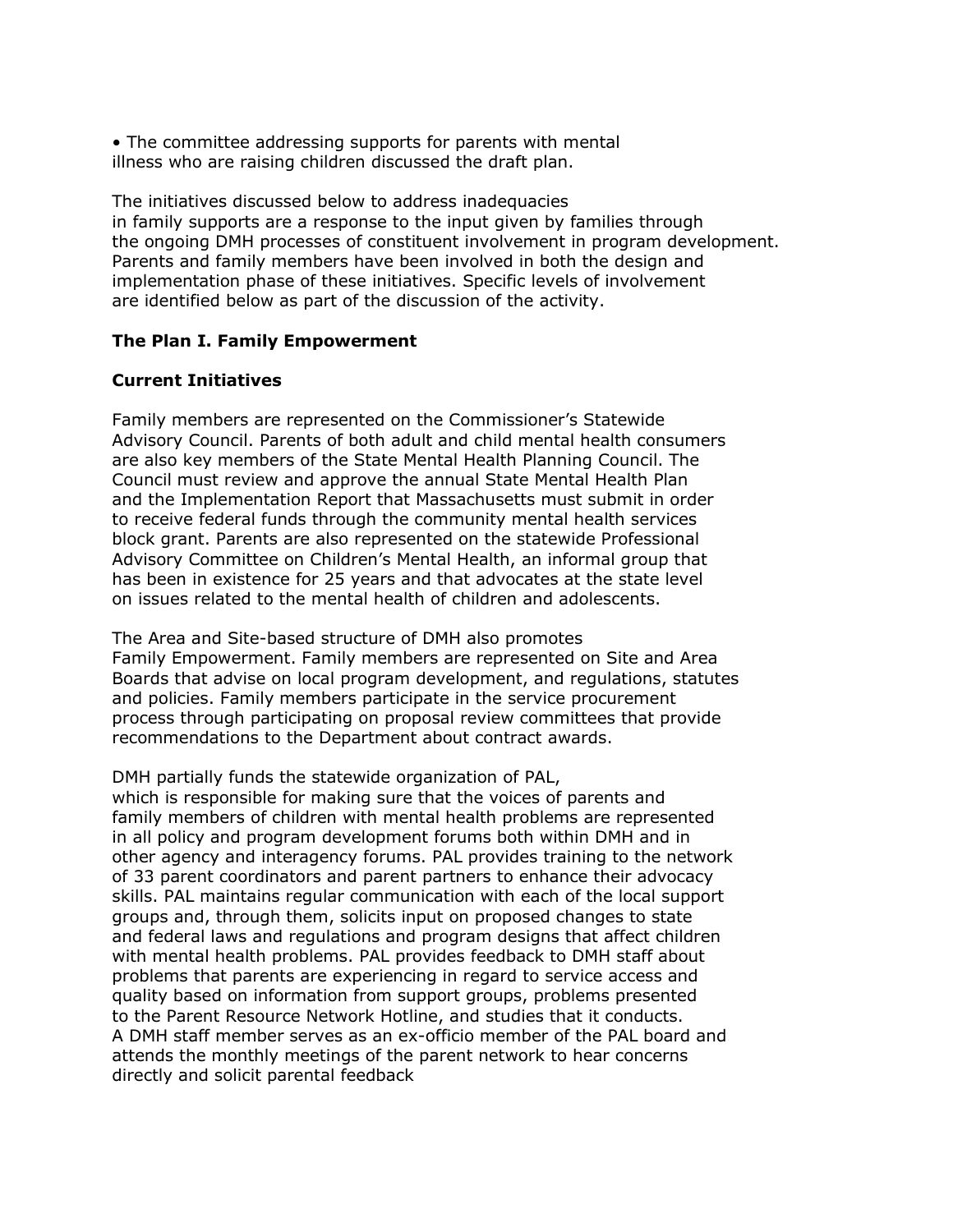DMH also works with Adoptive Families Together (AFT), a network of parents of adopted children with special needs. AFT offers support groups across the state and develops written material for parents to help them advocate for the best services for their children. DMH provided funding to AFT in FY '03 for a revised third edition of the booklet "In Their Own Words.. *.Reflections on Parenting Children with Mental Health Problems:* The Effect on Families" and to support their participation in program development and policy forums. In addition, AFT has just published a pamphlet Restraint and Seclusion: What Families Need to Know, which includes a list of 10 specific steps parents can take to help change restraint and seclusion policies. DMH will distribute this information to the families that it works with and to parents involved with the PAL network.

# **New Initiatives**

The gaps identified in DMH's initial assessment o'fits family support activities included limited capacity across the state to provide intensive wraparound services that are family-driven. This is beginning to be addressed at several levels. The Executive Office of Health and Human Services (EOHHS) has identified "distressed children" as one of its key concerns. Several projects are underway to facilitate service access and enhance service coordination, and joint service procurement is being discussed. DMH will continue to advocate for having parents participate in service system design across all human service agencies to assure creation of a system that is responsive to needs as identified by families. One of the lenses through which DMH will evaluate proposed service system changes will be the degree to which such changes make the system more family-driven and family-centered.

In FY '03 the first local chapter of PAL was formed in Worcester with its own director. Whereas representatives from PAL and other parents have been involved in policy and programming decisions for many years, the creation this chapter creates a distinct local voice for parents.

DMH has joined the Department of Public Health in an initiative that convenes leaders of parent support groups to share strategies for addressing crosscutting concerns, such as increasing family representation in planning and policy forums, increasing involvement of minority populations, etc.

# **II Family Leadership**

# **Current Initiatives**

NAMI's "Family to Family" curriculum and "Visions for Tomorrow" taught by PAL and NAMI utilize a train-the-trainer model to help families learn essential skills and information relevant to caring for a family member with mental illness and become knowledgeable about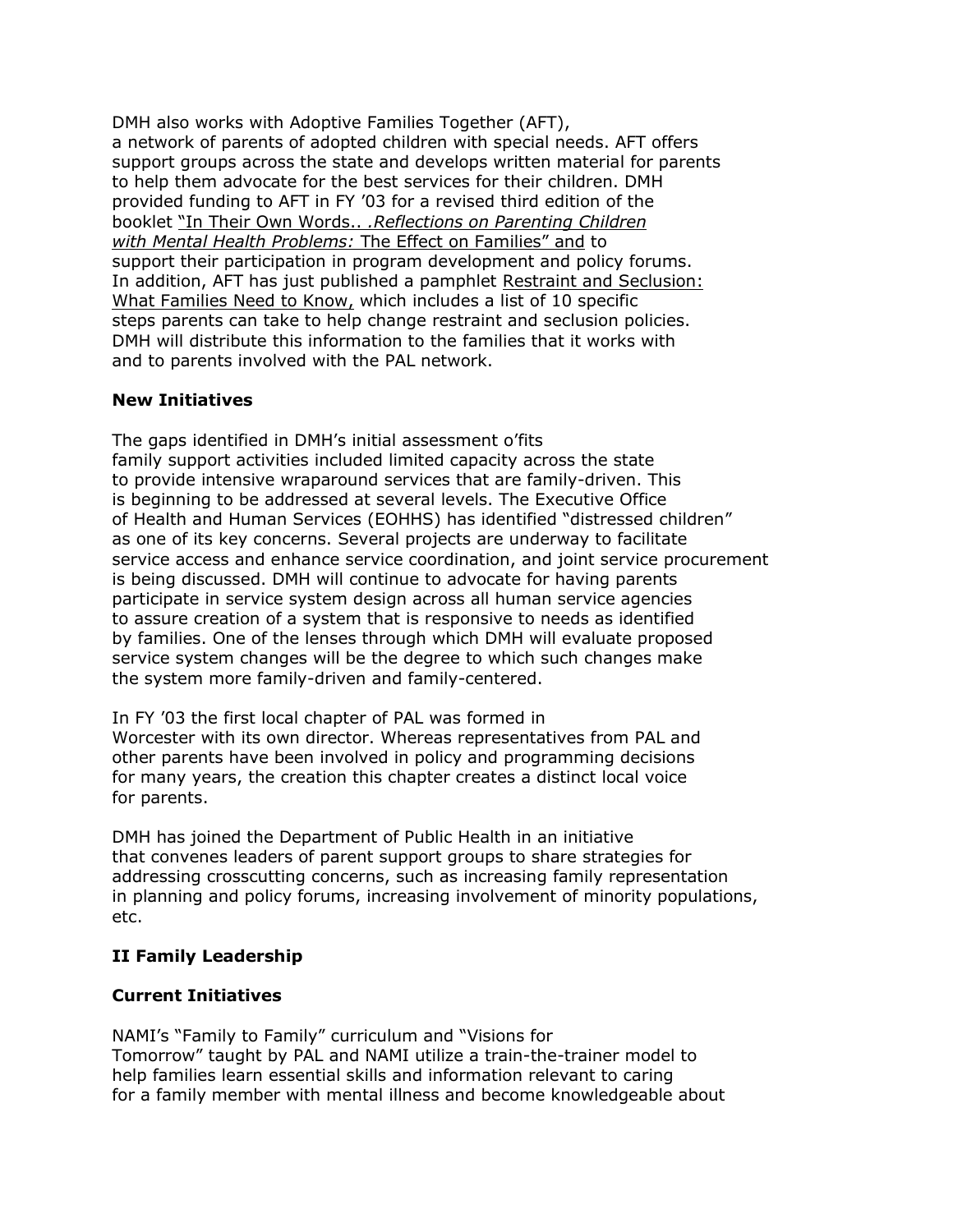available interventions and resources. Trainers then run groups in their local areas and thus continue to build an informed family base. DMH parents continue to participate in trainings offered through Families Organizing for Change that focus on advocacy strategies. PAL provides monthly trainings for the parent network that build skills in specific areas, such as effective advocacy with schools and insurers. Family support funds are used to pay for expenses associated with attending conferences and trainings, and parents from across the state attend and often present at the national conference of the Federation of Families for Children's Mental Health and at the national Children's Mental Health Research Conference.

The Director of the statewide PAL organization has co-chaired the Family Advisory Committee of the Massachusetts Behavioral Health Partnership since its creation, and participates on the statewide Steering Committee for the Coordinated Family Focused Care (CFFC) initiative. CFFC is an interagency service delivery model being piloted in six cities that incorporates family supports and promotes a partnership of families and professionals in service planning. It was officially launched in May 2003 and began accepting clients in the summer of 2003.

# **New Initiatives**

Parents are being recruited to serve on each of the six local CFFC steering committees, now in the process of being established, which will offer additional venues in which parents can exercise leadership. DMH has advocated for parent representation on the EOHHS Steering Committee developing a pilot project directly targeted to improve collaboration between the schools and the state human service agencies, and expects that parents will be added to the group this fall.

PAL has been involved in initial trainings for CFFC staff and is submitting a proposal for training CFFC parent partners. DMH supports the practice of parents serving as trainers for other parents.

# **Ill Family Support Resources and Funding**

#### **Current Initiatives**

DMH currently spends \$3,753,325 for case management services for children and adolescents, not including the costs of supervision. As noted above, parents are the legal guardians, and the ones responsible for their child's care, and thus most case management activities are designed to support families in their role. Case managers work with parents to develop a child's Individual Service Plan, check in with the family regularly, and are available to families to help resolve situations as they arise.

DMH currently spends \$18,010,877 for case management for adults. Approximately 25% of adult clients live with their families,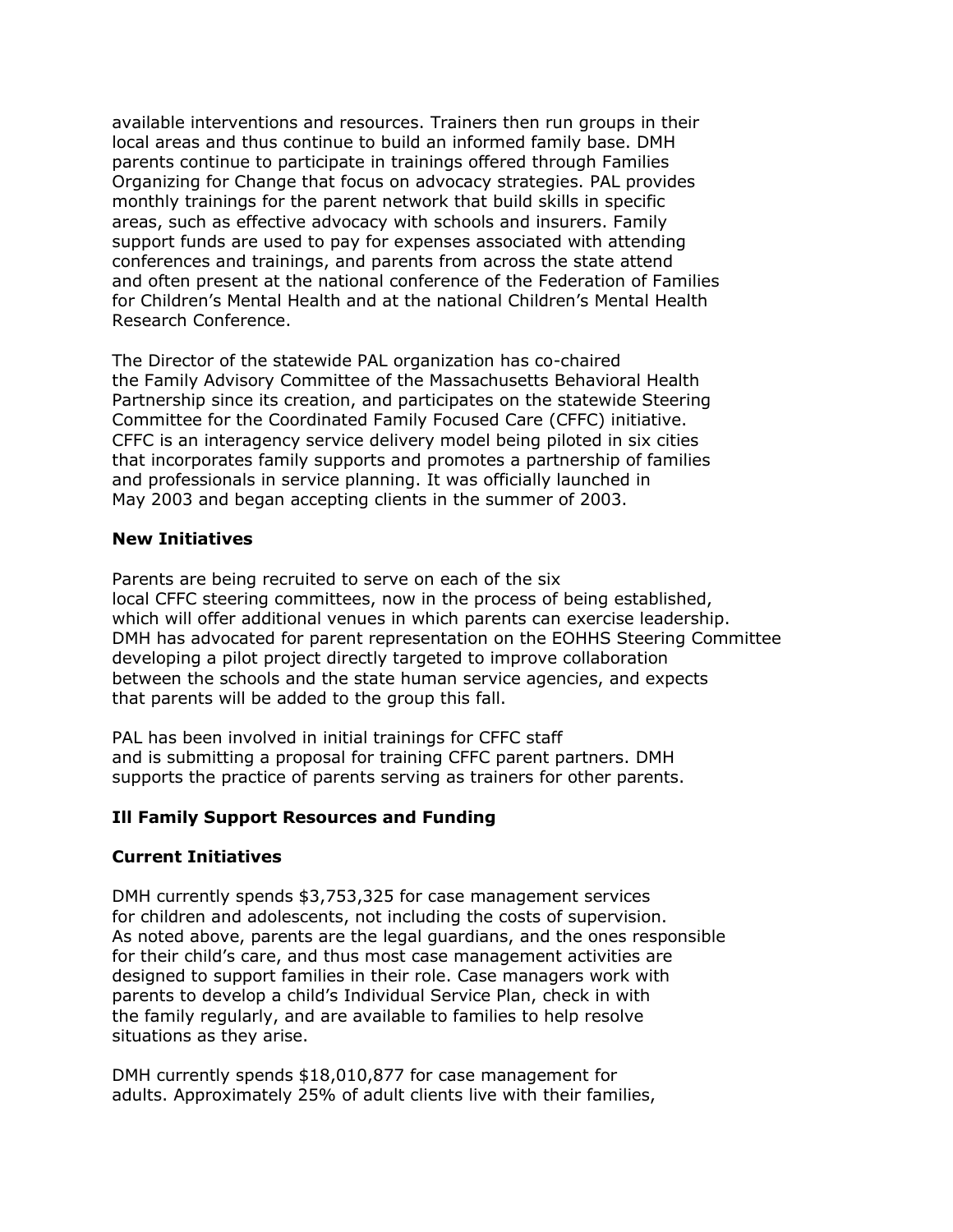and, for those who receive case management, a significant portion of case management activity is directed to supporting the family in maintaining the client at home. Approximately \$2,340,000 of the adult case management budget should be considered as family support.

DMH spends \$13,115,322 for individual and family flexible support, direct services for families of children and adolescents who have been determined eligible for DMH continuing care services, or who require immediate intervention. The contract reporting mechanism does not distinguish how much is spent on direct services for the individual, as opposed to support to the family, to enable the child or adolescent to remain at home, but contract managers estimate that at least half of this money is spent on family support. Most respite care for caregivers is funded through these flexible support contracts. However, the DMH also has \$1,260,478 in contracts that are exclusively for respite care for children and adolescents, most of which is aimed at providing relief to caregivers.

DMH also funds community family support activities that are not restricted to individuals who have been determined eligible for DMH services. DMH contracts with NAMI for \$231,336 and with PAL for \$135,000. For families of children and adolescents, there are area-based contracts totaling \$1,450,000 that cover family support services provided by 39 locally based parent coordinators and parent partners working in the DSS-DMH Collaborative Assessment Program. Parent education, parent support groups, training and leadership development, and parent mentoring activities are some of the activities offered with these funds. By enabling parents to develop their knowledge and get emotional and practical support from other parents, these activities enable many families to support their child's growth without the necessity of formal state agency involvement.

Also, DMH contributes \$53,750 to the Clubhouse Family Legal Support Project (CFLSP), which was established in 2000. The project attorney, working with the Mental Health Legal Advisors Committee legal team and the staff of the Employment Options Clubhouse provides legal representation to low income parents with mental illness who are at risk of losing custody and/or contact with their children. The project is proving effective in helping some parents regain or retain custody, and helping others gain visitation rights.

As noted above, DMH provides flexible funding to families of children and adolescents through individual and family flexible support and/or intensive wraparound contracts with mental health providers. If the DMH Individual Service Plan, drawn up by the case manager in collaboration with the parent or guardian, and signed off by the guardian, calls for family support, the family is referred to the flexible support/wraparound provider. The provider then draws up an initial program specific treatment plan with the family, indicating the family support services to be provided by the agency's staff, by services purchased on behalf of the family, or through vouchers given to the family. The provider is responsible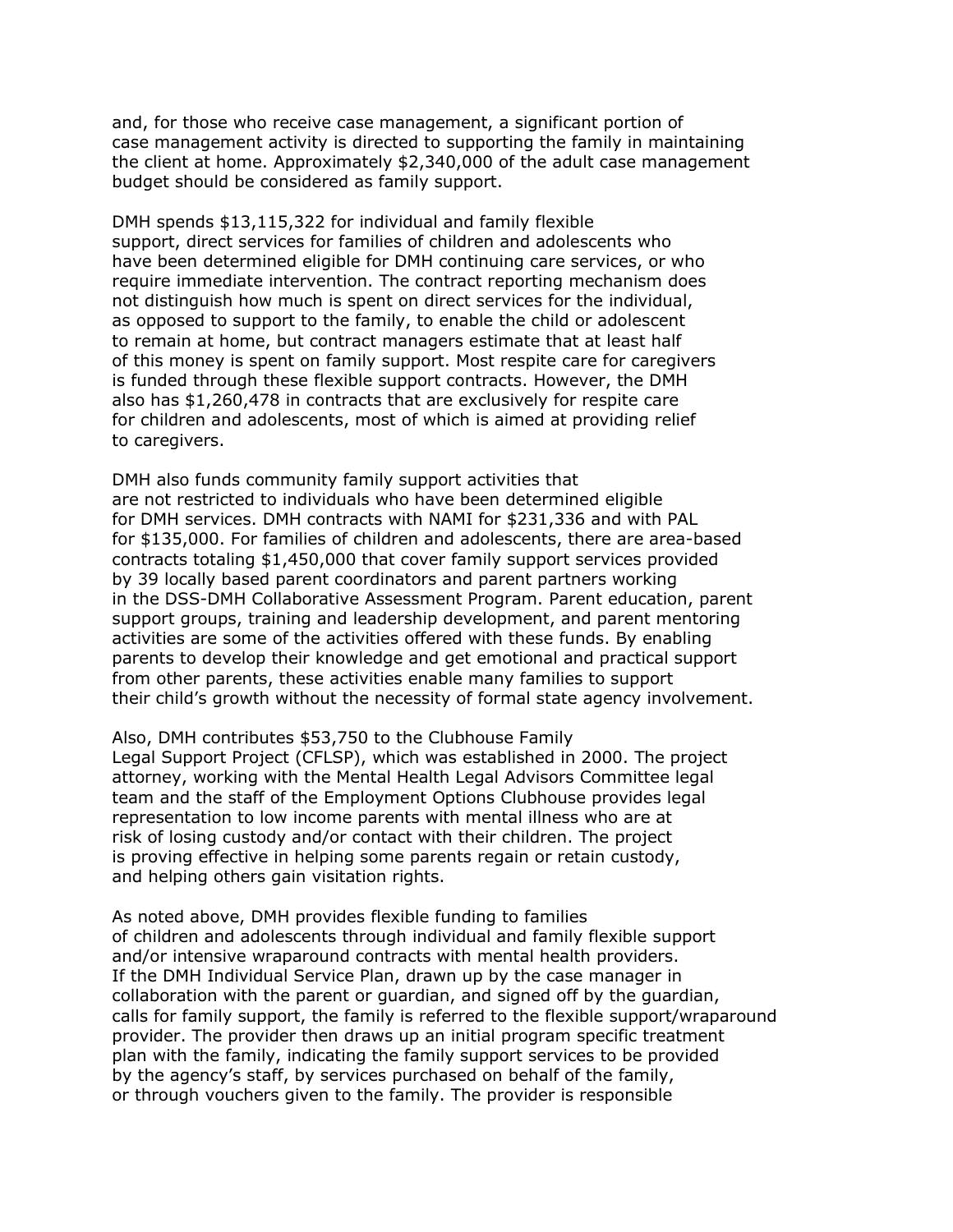for assuring that expenditures support the treatment goals for the child or adolescent. Supports are changed to address new needs or circumstances with me agreement of the family and the provider. The flexible support provider or the case manager authorizes respite care services.

#### New initiatives

Under the administration's reorganization plan, human service agencies under EOHHS have been undertaking planning as a single entity. EOHHS submitted a grant in August 2003 to the Center for Mental Health Services to expand the Worcester Communities of Care initiative to include the other 65 cities and towns in the DMH Central Massachusetts Area. This grant, targeted to children and adolescents with serious emotional disturbance, places families at the center of all client activities, with the families deciding who they want at the table to plan for addressing their service needs. Family-specific treatment and support plans are created by the family with the help of the team, and flexible funds are available for each family. The grant will also focus on expansion of capacity in those services most frequently requested by families, particularly respite care.

Planning for re-procurement of DSS and DMH services is currently in process under the aegis of EOHHS. EOHHS has committed to creating a more community-based system of care, and to providing families with the supports they need to maintain their children at home, whenever home placement is suitable. Placing families at the center, and creating a flexible continuum of care, with flexible funding, are core values embraced by EOHHS in this planning process.

At the local level, DMH staff and families participate in a varying of training activities related to creating a more family responsive system. DMH Southeastern Area is holding a conference September 22,2003 on family support and family driven services.

#### **IV Accessing Services and Supports**

The mission of the Department of Mental Health is to serve adults with serious mental illness and children and adolescents with serious emotional disturbance who have continuing care needs that cannot be addressed by acute care services. DMH's budget is predicated on the assumption that the acute care sector will fulfill its role, that insurers included under the state's parity legislation will fund the mental health services identified in the legislation, and that generic community agencies and organizations, given some assistance, can and will serve and include most children and adults, including those with mental health problems.

One approach DMH has taken to assuring access to services is to create savvy consumers and families who can access high quality acute care services, and necessary funding. It should be noted that for adults, unless the parent is the legal guardian, DMH cannot contact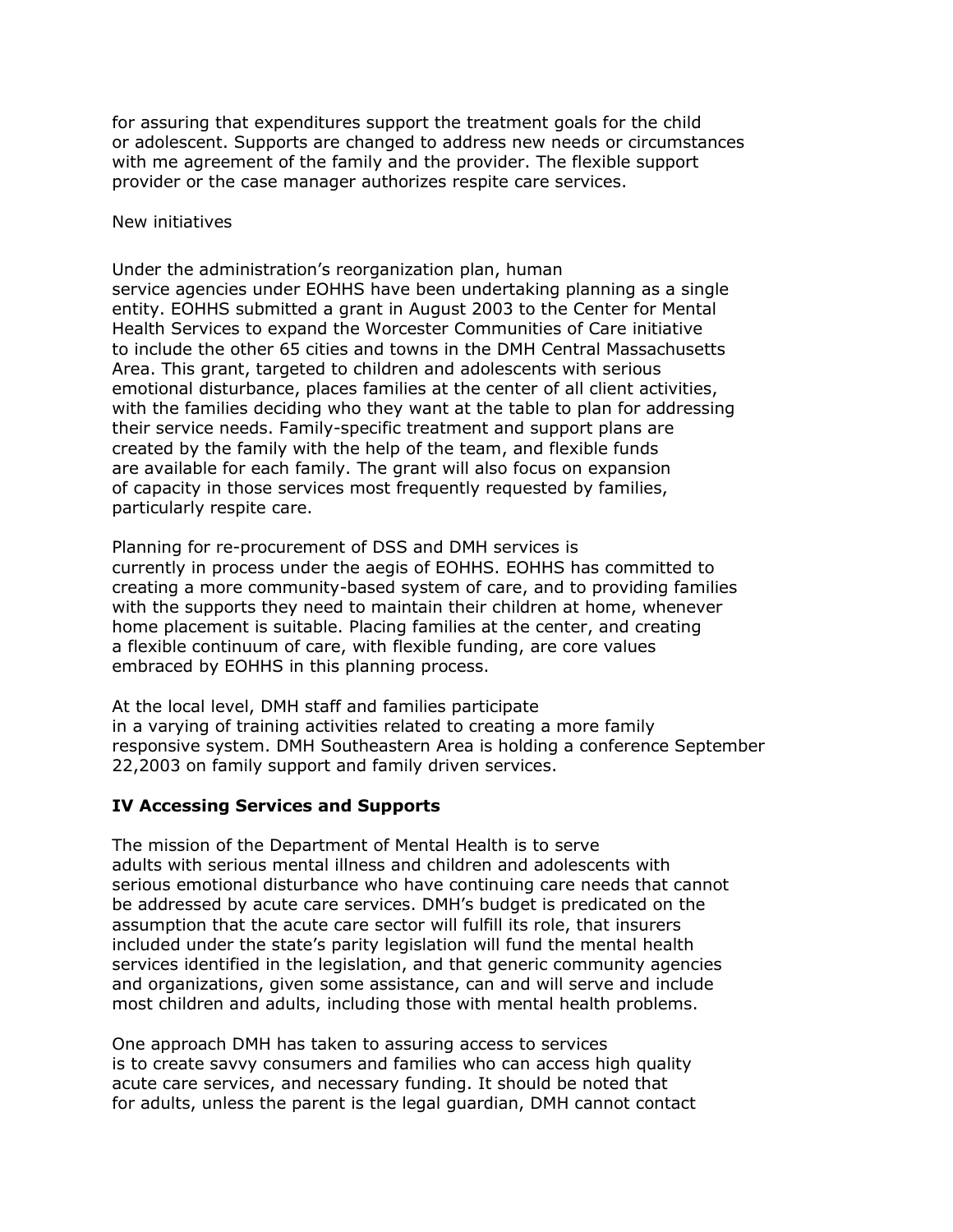the family without the client's permission. Thus, outreach work targets both families and adult consumers themselves. DMH funds entitlement specialists to work with consumers and families around access to the full array of entitlements and supports for individuals with mental health problems, including Medicaid, private health insurance coverage, SSI and SSDI, housing and legal aid, and provides training on entitlements for its case managers so that they can assist families with these matters. Both PAL and NAMI provide information to families regarding access to DMH services, and other means of securing mental health services. Since most children and adolescents with serious emotional disturbances also have special education needs, PAL is a resource for parents around special education services for children with mental health problems.

DMH does extensive outreach and training with community agencies and organizations to make them aware of DMH services available to the community at large, such as education and family support activities sponsored by NAMI and PAL, as well as to inform them about the services available to individuals who meet DMH eligibility criteria. The Consumer toll-free help-line at DMH fields calls from families as well as from clients. For children and adolescents DMH works collaboratively with Adoptive Families Together, Parents for Residential Reform, the Federation for Children with Special Needs, and the Consortium fur Cmldren with Special Health Care Needs, assuring that they know what services DMH can offer. DMH provides training to acute care psychiatric units, and to other state agencies such as DSS to keep them abreast of the service we can offer as well as our eligibility requirements. NAMI has a statewide information and referral line that services thousands of callers a year. Through these calls and other requests, NAMI-MASS mails and distributes approximately 10,000 informational packets a year, covering issues ranging from the basics of mental illness to issues surrounding guardianship.

Focus groups of parents and governmental study commissions over the years have identified the complexity of the children's mental health service system and the multiplicity of agencies who need to involved in child's care as a barrier to accessing care. There have been numerous requests to establish an 800 number. In FY '03, DMH provided start-up funding to PAL to create a Parent Resource Network Line (PRN Line), a toll-free number for parents of children and adolescents, staffed by trained parents, who provide callers with support, information, and referrals related to youth mental health. Staff address information requests and may refer callers to local parent coordinators who connect families to local resources. Ongoing support for this initiative is coming from the major HMOs in the state. The HMOs have taken responsibility for publicizing the line to the community at large, including media relations. DMH assisted the publicity committee in designing strategies for reach school staff,

mental health practitioners in private practice, and professional organizations.

General community information campaigns are conducted by the Massachusetts Association for Mental Health (MAMH) as part of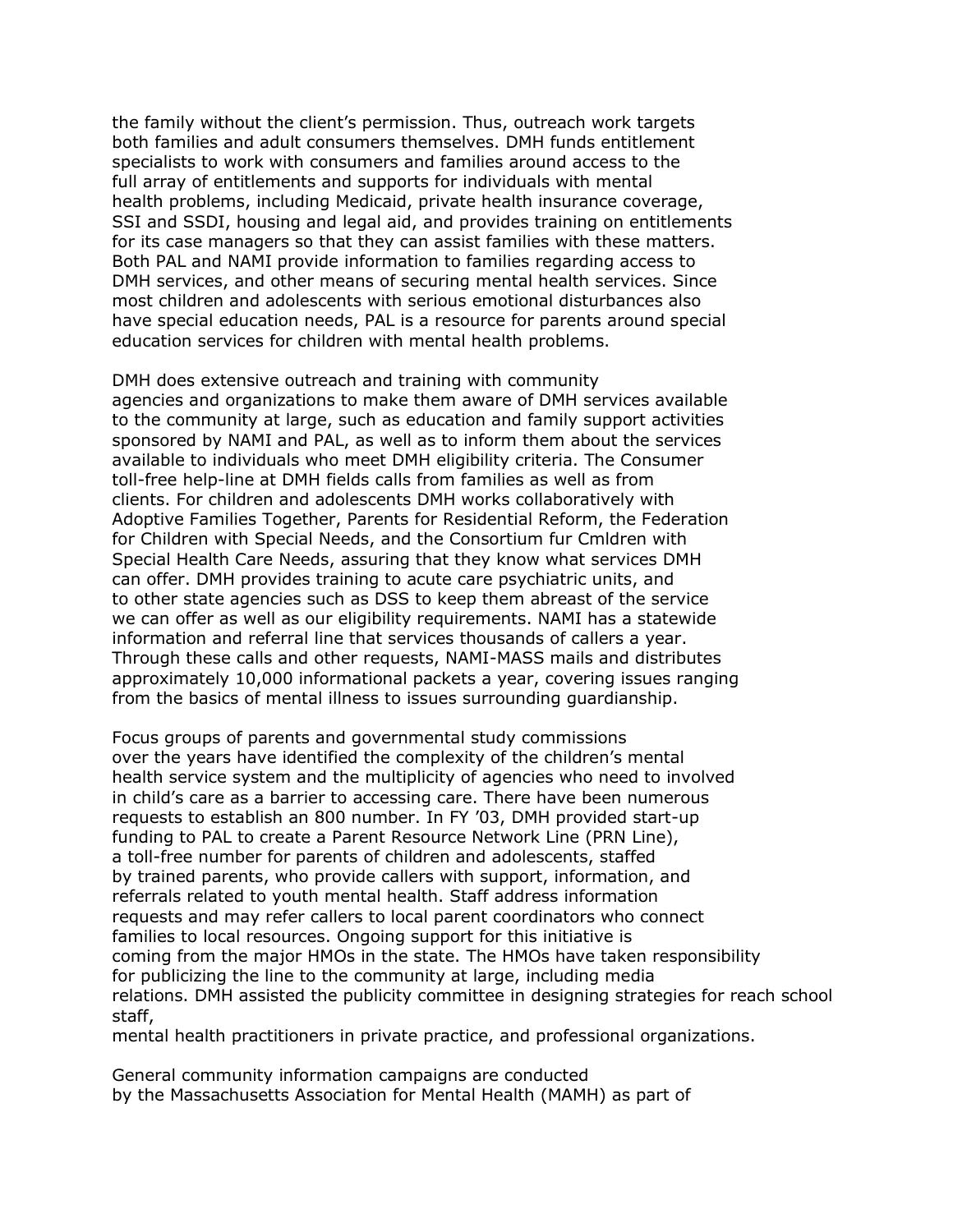its campaign to combat stigma about mental illness. Media are particularly involved during the month of October to promote the national depression screening day, and also during May, which has been designated nationally as Mental Health month. The first week in May is Children's Mental Health Week. The DMH areas distribute materials to libraries, schools and pediatricians" offices that explain mental illness and that direct families to resources. For the past 5 years, PAL has created a poster for Children's Mental Health Week with the names and telephone numbers of the local coordinators.

Many activities are being undertaken at the local level also. PAL and DSS and DMH through CAP have collaborated to present two evening programs for parents of children with serious emotional disturbance about the services and supports available to children transitioning to adult services. These programs were open to the general public and will be offered again this year.

## **New Initiatives**

DMH's earlier assessment of family supports indicated the dismay of many parents because services are not available until a child's functioning is significantly impaired. EOHHS is committed to prevention and early treatment and DMH is part of an EOHHS initiative to figure out approaches and funding mechanisms to address this concern, including the use ofMedicaid dollars. The American Academy of Pediatrics also has a broad-based work group involving DMH and others that is looking at screening children for depression. DMH has also highlighted the need to identify and treat children early to the Office for Child Care Services and the interagency workgroup on School Readiness. These activities are in progress.

DMH, Department of Social Services (DSS) and University of Massachusetts researchers who have studied parents with mental illness have designed training for DSS staff to enable them to better identify adult mental illness and provide support for adult caregivers involved with DSS. The plan is for the agencies to jointly offer these trainings this fall. This training is a follow-up to a change that DMH made in its eligibility regulations in January 2002. That change requires DMH to ask adult applicants if they are involved with DSS, and if so, whether they want short-term DMH services while their application is being considered. If the answer is yes, DMH will then provide immediate family supports to assure that the children in the home are maintained safely.

DMH continues to participate on the Steering Committee for Parents with Mental Illness and their families created through the UMASS Medical School. The committee representatives from DMH, PAL, UMass Medical School, Employment Options, Cole Resource Center, and Mental Health Legal Advisors Committee. DMH makes a significant contribution to the research and intervention projects developed by the Parents' Project Team at the UMass Medical Center School's Center for Mental Health Research. DMH administrators, staff, and clients are key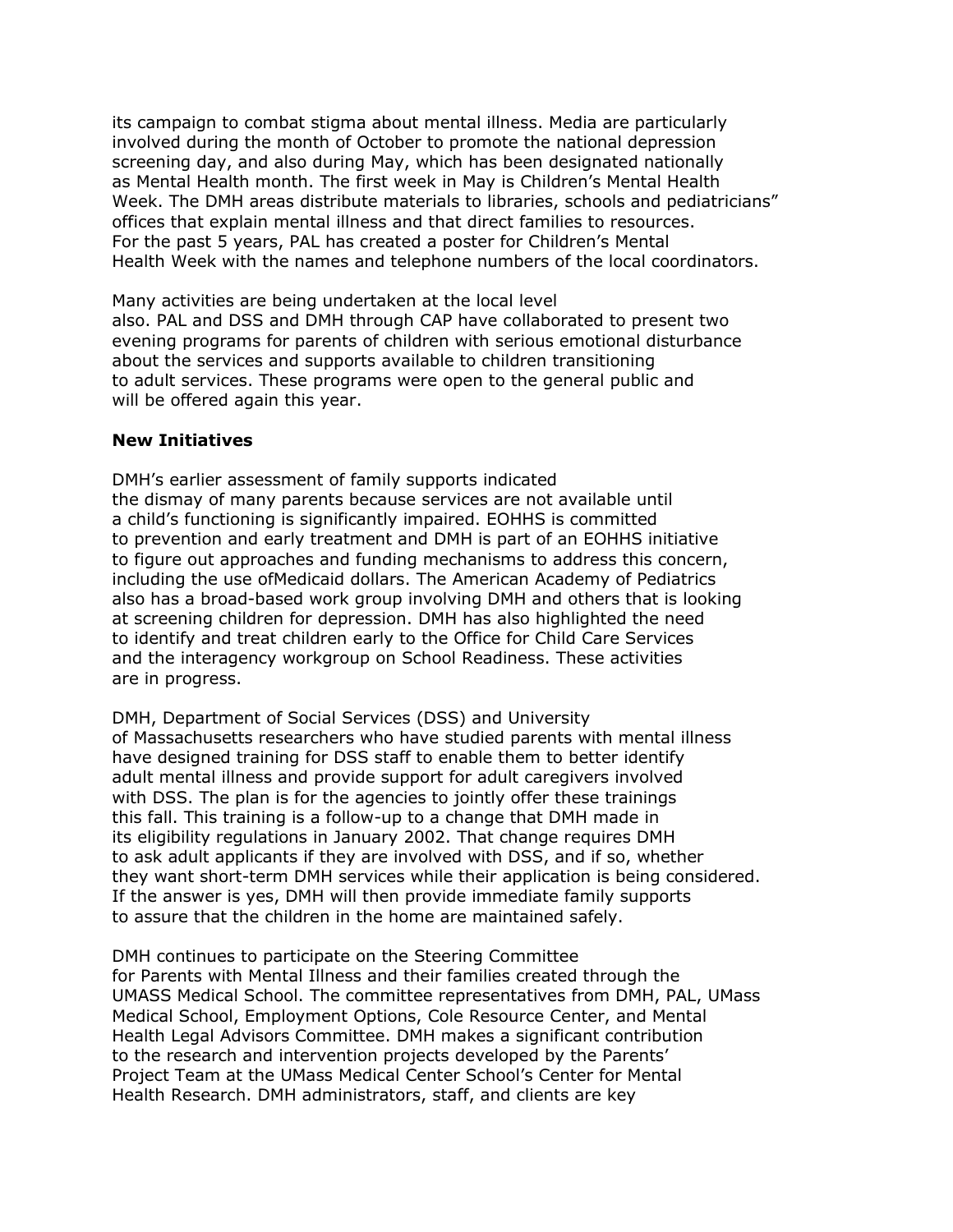stakeholders in identifying the team's agenda, implementing projects, and disseminating findings to the field, consumers and family members. "Parenting Well When You Are Depressed" was written collaboratively by UMass Medical School, researchers/providers, community stakeholders, consumers and family members. Employment Options, a DMH funded clubhouse, sponsors a unique family support program which specifically focuses on the needs of parents with mental illness and their families. There are parent support groups at Employment Options and Atlantic House clubhouses.

The Cole Resource Center, acting as the agent for the committee, has submitted a grant proposal for a conference on providing support to parents with mental illness. Employment Options is also finishing a consensus-building grant, focused on the Metro-West region, which is seeking to build community consensus about the types of wraparound or flexible support services that are needed and strategies for service delivery.

# **V Culturally Competent Outreach and Support**

All services are made accessible to individuals and families as needed. If English proficiency is limited, then interpreter services are made available. Likewise, interpreters are made available for the deaf and hard of hearing. DMH attempts to insure that all written materials are available in the client's preferred language. Translations are done on an as needed basis for individuals, for client-specific matters.

The DMH Office of Multi-Cultural Affairs reviews DMH-prepared documents to assure that they are culturally appropriate for all populations. In this past year, they reviewed "Psychiatric Medication for Children and Adolescents: Orientation for Parents, Guardians and Others" and subsequently prepared a Spanish translation of that document.

In FY'03, DMH worked in numerous ways with community groups to help minority communities respond to the aftermath September  $11<sup>th</sup>$ , and to increase community capacity for coping with disaster and trauma. This outreach was particularly critical as a number of the new immigrant populations come to the United States to escape political violence in their own countries, and are particularly vulnerable to re-traumatization. Funding given to the Haitian Health Institute/Boston Medical Center paid for minority parents to participate in a "train the trainer" training, so that they are now able to educate other parents about mental health issues and trauma. The Institute also developed public service announcements for radio teaching families about trauma and community resources.

The Massachusetts Initiative for Multicultural Community Outreach (MIMCO) contracted with several organizations to increase information and access to services related to responding to trauma and disaster. Funded groups included: .(1) Boston Health Care (working with the Islamic Society of Boston); (2) Child and Family Service of Pioneer Valley (serving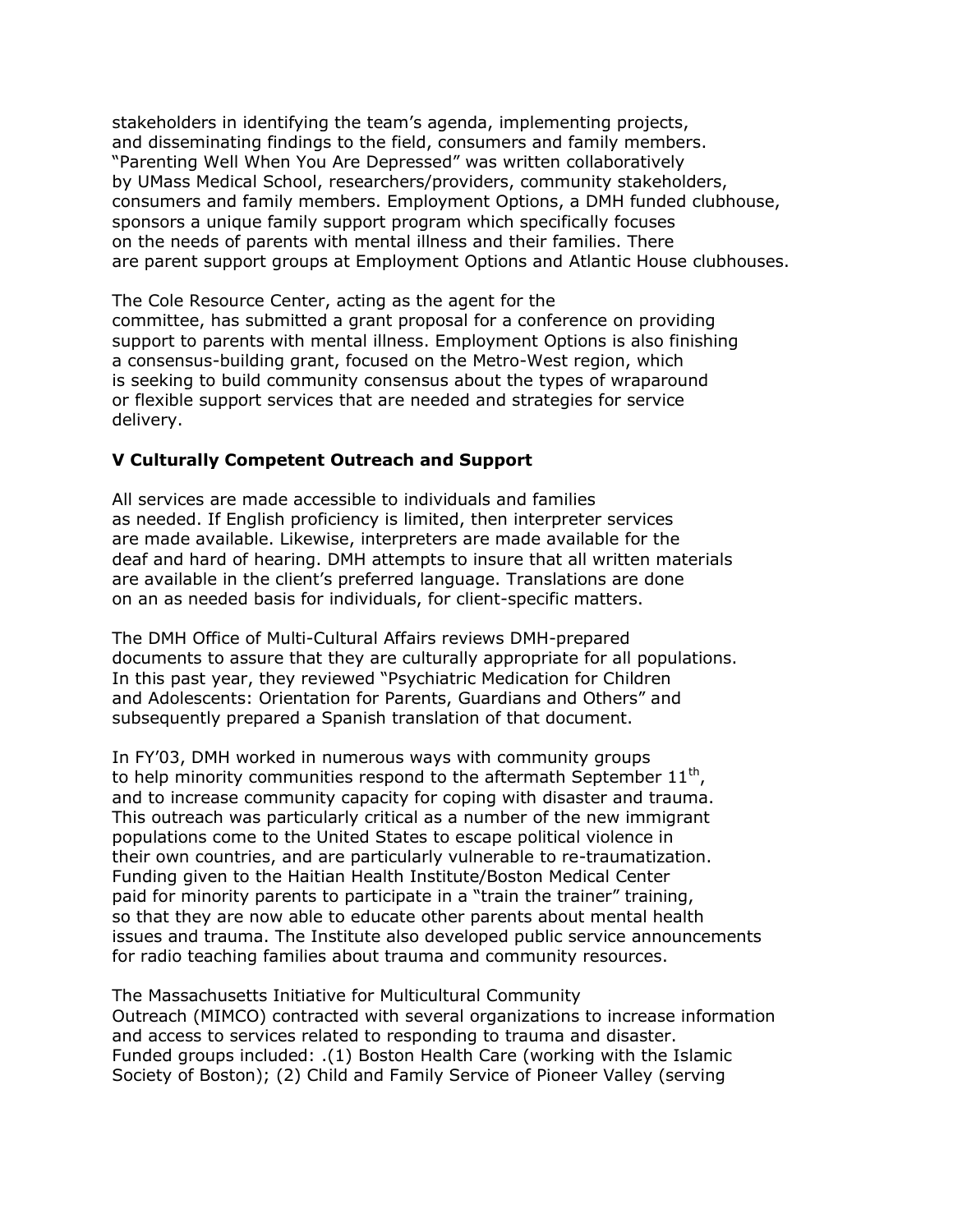Russians, Bosnians and Vietnamese in Western Mass.); (3) International Institute of Boston (working with Muslim Community Support Services); (4) Haitian American Public Health Initiative (leading a collaborative of Mutual Assistance Associations, including Somali Development Center; Somali Women and Children's Association; Ethiopian Community Mutual Assistance Association; Universal Human Rights International; Russian Community Association of Massachusetts; and Vietnamese American Civic Association); (5) The Black Ministerial Alliance (Boston).

The Latino Mental Health Project was also initiated in the DMH Central Mass. Area. The Area has established a partnership with Latino consumers, their families, representatives of local community support systems and three community-based agencies: Great Brook Valley Health Center, Family Health Center and Central Mass. Area Health Education Center, for the purpose of building capacity to better meet the medical and psychiatric needs of Latinos in Worcester. This will be accomplished by outreaching to the community, conducting a meaningful assessment of mental health needs and collaboratively designing innovative and culturally competent mental health services and programs.

## **New Initiatives**

Although the initiatives noted above involved one-time funding, most of the grants involved work with community leaders or to individuals trained to be trainers who could continue to work within their community after the grant funding expired. DMH will provide professional support to maintain the momentum of those grants.

FY'04 represents the third year of DMH Cultural Competence Action Plan, a three-year project. DMH will continue to work on outcomes identified for the third year of that plan. DMH will provide diversity education, training and education to additional boards and committees to increase the recruitment of racially, ethnically and culturally individuals in the design, development and oversight of DMH funded programs. A process to identify the cultural/ethnic affiliations and linguistic capabilities of all newly hired staff will continue. Foreign language instruction will continue to be offered for all staff. In addition, several DMH contracted and operated services will be reviewed to assure maintenance to cultural competence standards such as training interpreters, training DMH staff, and implementation of the interpreter services legislation.

The multicultural population resource directory, translated materials catalog and bibliography will be updated and available to the general population through the Intranet. The repository of cultural competence and diversity training materials will be expanded and maintained.

# **Interagency Collaboration**

DMH is engaged in numerous activities with EOHHS itself and other .EOHHS agencies as EOHHS takes steps to create a seamless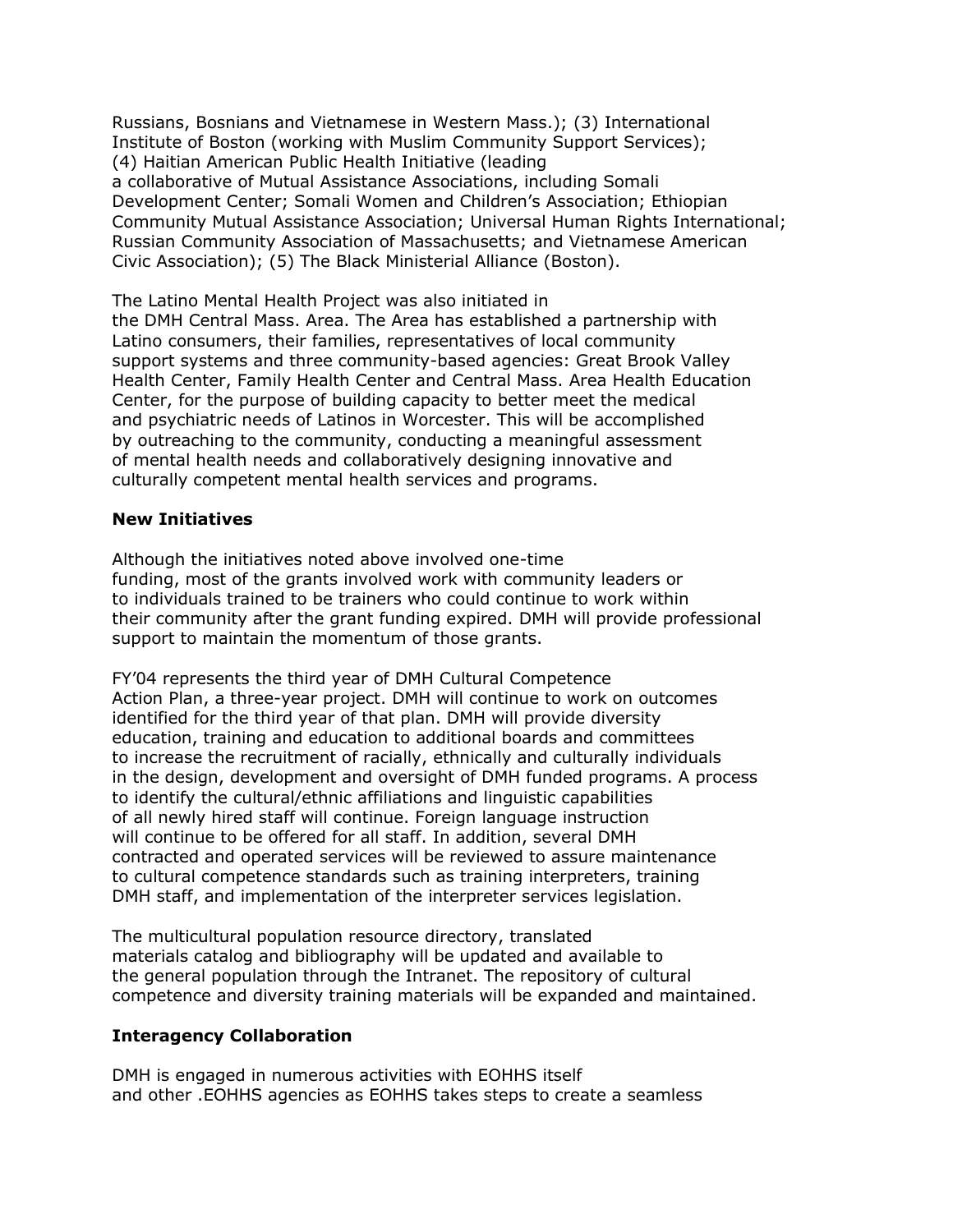system of care that is easy for families to negotiate. DMH is participating in thinking through approaches for creating a single point of entry or virtual gateway to state services. DMH is also actively involved with EOHHS, DMA and DPH in the discussions about its relationship to and oversight responsibilities for the various components of the Medicaid system, and in particular, behavioral health services, including mental health and substance abuse services. The reconfiguration of DMA is intended to enhance service delivery through more effective use of the Medicaid dollar. Projects aimed at improving access, quality and coordination of services for adults as well as children and adolescents include: re-procurement of the Medicaid MCO contracts; providing access to low cost prescription drugs, and improving service delivery to individuals with substance abuse and mental health problems. The continues to be a paucity of programs and staff trained to treat seriously mentally people with co-occurring substance abuse problems.

EOHHS has identified distressed children as one of its

top priorities and the legislatively mandated Children's Mental Health Commission, chaired by EOHHS Secretary Preston, has identified subcommittees to address problems that have direct bearing on family support. Parents are represented on the Commission. The discussion of new initiatives above often references EOHHS activities. The Commission's subcommittees include:

# *Stuck and Homeless children –* This subcommittee

is charged with coming up with short term recommendations and a long term plan to resolve the problem of children remaining in acute care inpatient psychiatric beds after they are clinically ready for discharge. The subcommittee will look at the specific services and supports that should be available to prevent/divert hospitalization in acute situations, and the specific changes that need to be made, and/or capacities that need to be increased, to promote timely discharges.

# *Continuum of Care/Evidence Based Care*

EOHHS is proposing a merger of these two committees. This merged group would then have the mission of developing recommendations, based on the best research available, for a range of services/interventions that are specific to the needs of clearly identified populations.

#### *Insurance*

This subcommittee will document coverage for mental health services and utilization of mental health services. Insurance coverage is a significant support for families, as it eliminates or reduces a significant financial burden.

Other EOHHS initiative, not directly linked to the Children's Mental Health Commission, include: